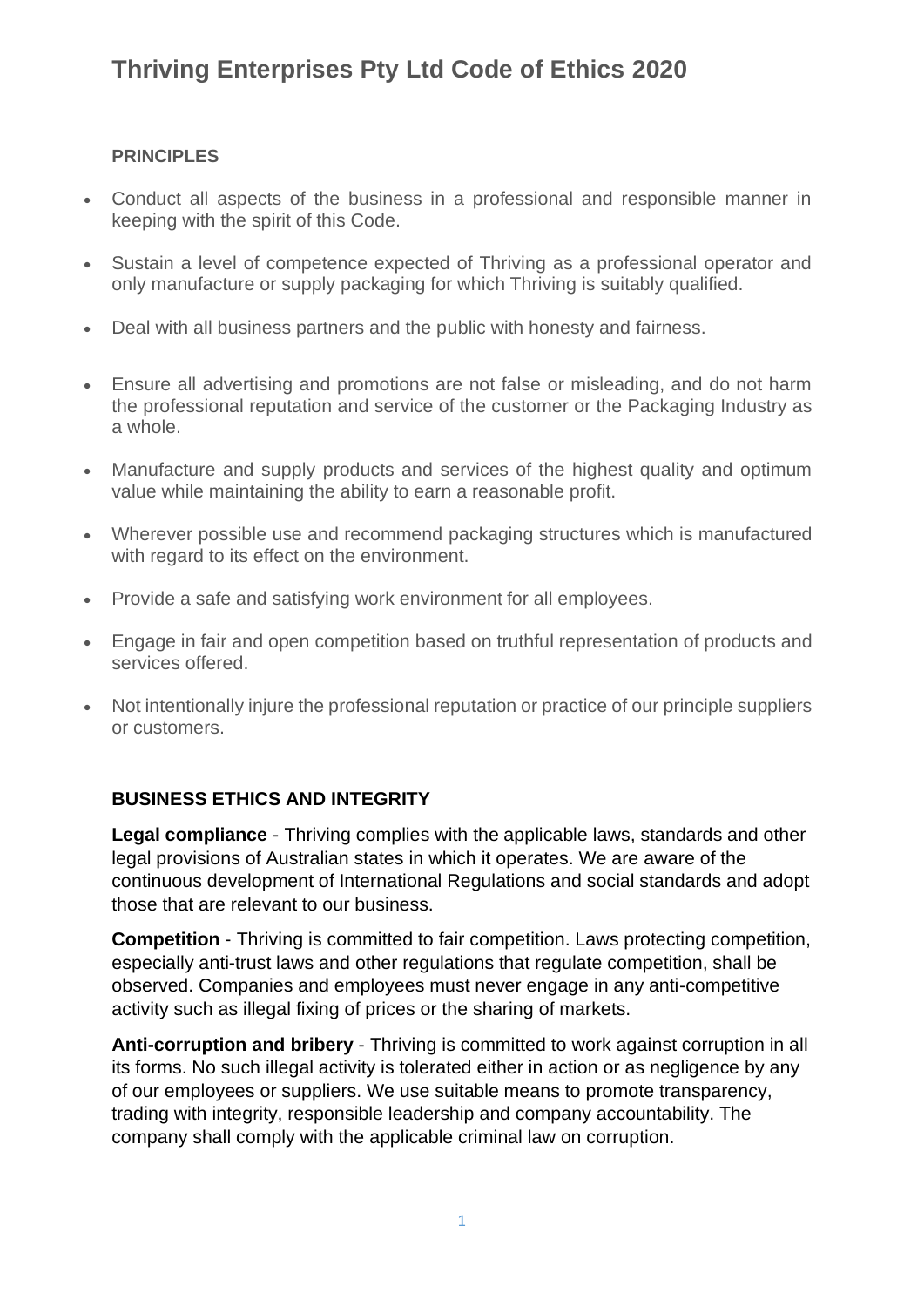# **Thriving Enterprises Pty Ltd Code of Ethics 2020**

**Gifts and entertainment** - Thriving employees or anyone acting on our behalf may solicit, give or receive, directly or indirectly, gifts, gratuities, special allowances or a benefits. However, Thriving also recognises and accepts that occasional modest – and in the context of business – reasonable, gifts or hospitality can make a valuable contribution to our business relationships.

**Non-complicity** - Thriving cooperates with customers in observing the potential use of its products and services for illegal purposes. Action will be taken in line with our business policy.

**Confidentiality** - Confidentiality is maintained by Thriving and its employees with regard to its business partners' commercial secrets. The communication of confidential information to third parties or the public is prohibited.

**Company assets** - Thriving employees are expected to be loyal and share the responsibility of protecting the company's assets from loss, damage, misuse and destruction. Company assets shall not be used for personal purposes or in support of activities outside of Thriving Enterprises' scope of business activity.

#### **SOCIAL**

**Human rights** – Thriving supports and respects the protection of internationally proclaimed human rights, and ensures that company activities are not complicit in human rights abuses, for example, in our relationships with our suppliers. In practice this means that:

• We comply with applicable legal requirements relating to human rights.

• We identify, prevent and address actual or potential human rights infringements.

**Discrimination and harassment** - Thriving condemns discrimination in hiring and employment. No existing or potential employee should be discriminated against because of, for example, race, colour, gender, sexual orientation, marital status, pregnancy, parental status, religion, political views, nationality, ethnic background, social origin, social status, disability, age or union membership. The company disapproves of psychological, physical or sexual abuse and verbal harassment or abuse. Integrity, privacy and freedom of expression are guaranteed.

**Freedom of association** - Thriving respects the right of employees to establish or join trade unions and representative organisations of their own choosing in line with applicable local legislation.

**Forced labour** - Thriving will not condone the use any form of forced or compulsory labour by any of our suppliers.

**Child labour** - Child labour and any form of exploitation of children and adolescents will not be tolerated. The corresponding laws must be observed.

Cont…